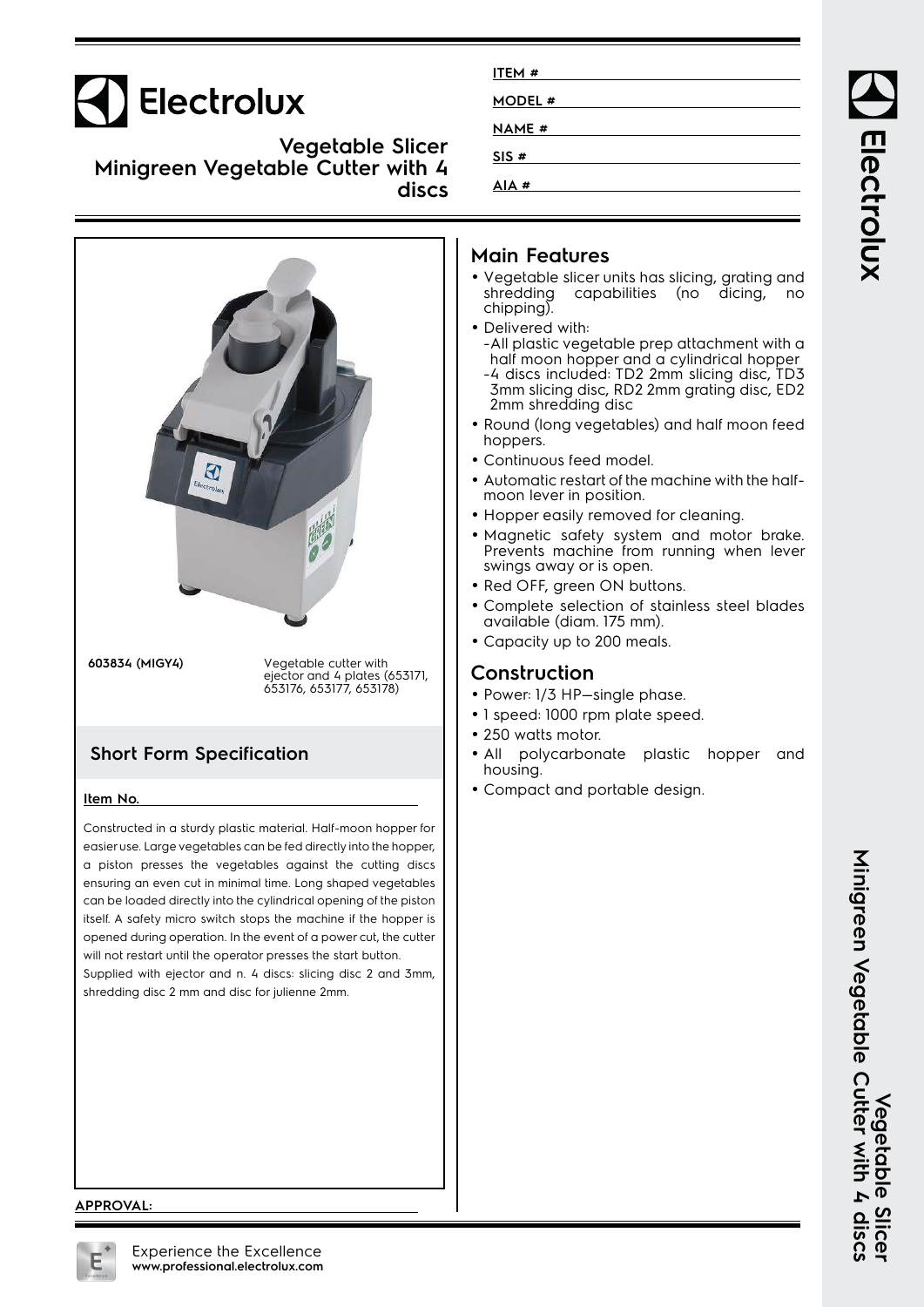

### **Included Accessories**

- 1 of Stainless steel shredding disc 2 PNC 653171 mm (dia. 175 mm)
- 1 of Stainless steel slicing disc 2 mm PNC 653176 (dia. 175 mm)
- 1 of Stainless steel slicing disc 3 mm PNC 653177 (dia. 175 mm)
- 1 of Stainless steel grating disc 2 mm PNC 653178 (dia. 175 mm)

### **Optional Accessories**

- Stainless steel slicing disc 5mm (dia. PNC 653001 175mm) ❑
- Stainless steel slicing disc 7mm (dia. PNC 653002 175mm) ❑
- Stainless steel grating disc 3mm (dia. 175mm) PNC 653003 ❑ PNC
- Stainless steel grating disc 4mm (dia. 175mm) 653004 ❑
- Stainless steel grating disc 7mm (dia. PNC 653005 175mm) ❑
- Stainless steel shredding disc 4mm (dia. 175mm) PNC 653006 ❑
- Stainless steel disc with corrugated blades 2mm (dia. 175mm) PNC 653007 ❑
- Stainless steel shredding disc 2 mm (dia. 175 mm) PNC 653171 ❑
- Stainless steel slicing disc 2 mm (dia. PNC 653176 175 mm) ❑
- Stainless steel slicing disc 3 mm (dia. PNC 653177 175 mm) ❑
- Stainless steel grating disc 2 mm (dia. 175 mm) PNC 653178 ❑
- Snack Pack set stainless steel discs PNC 653535 (TD2-2mm slicing disc, TD5-5mm slicing disc, RD2-2mm grating disc) ❑



**Vegetable Slicer**